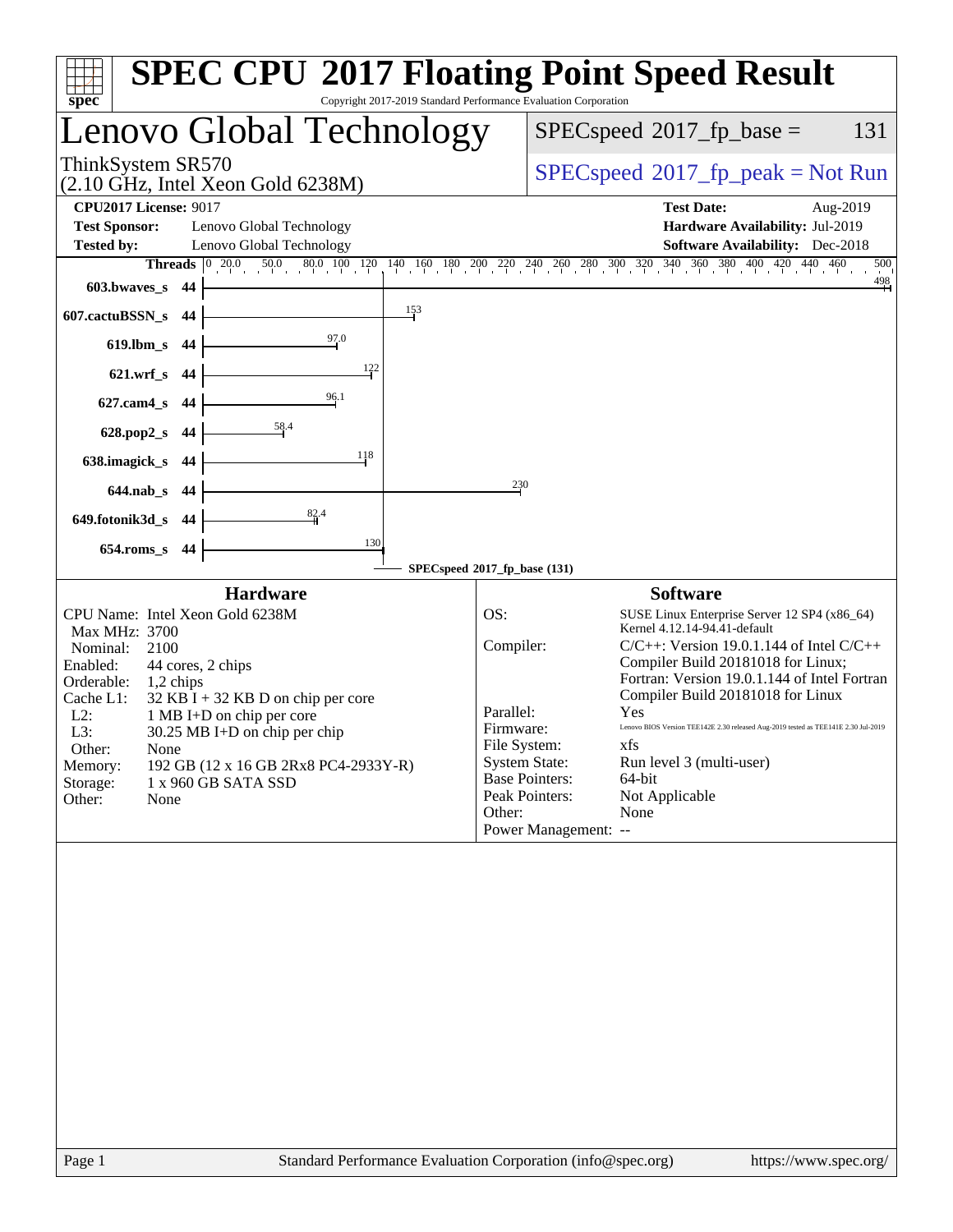

#### **[SPEC CPU](http://www.spec.org/auto/cpu2017/Docs/result-fields.html#SPECCPU2017FloatingPointSpeedResult)[2017 Floating Point Speed Result](http://www.spec.org/auto/cpu2017/Docs/result-fields.html#SPECCPU2017FloatingPointSpeedResult)** Copyright 2017-2019 Standard Performance Evaluation Corporation

# Lenovo Global Technology

(2.10 GHz, Intel Xeon Gold 6238M)

 $SPEC speed^{\circ}2017\_fp\_base = 131$ 

### ThinkSystem SR570<br>  $SPEC speed^{\circ}2017$  [p\_peak = Not Run

**[Test Sponsor:](http://www.spec.org/auto/cpu2017/Docs/result-fields.html#TestSponsor)** Lenovo Global Technology **[Hardware Availability:](http://www.spec.org/auto/cpu2017/Docs/result-fields.html#HardwareAvailability)** Jul-2019 **[Tested by:](http://www.spec.org/auto/cpu2017/Docs/result-fields.html#Testedby)** Lenovo Global Technology **[Software Availability:](http://www.spec.org/auto/cpu2017/Docs/result-fields.html#SoftwareAvailability)** Dec-2018

**[CPU2017 License:](http://www.spec.org/auto/cpu2017/Docs/result-fields.html#CPU2017License)** 9017 **[Test Date:](http://www.spec.org/auto/cpu2017/Docs/result-fields.html#TestDate)** Aug-2019

#### **[Results Table](http://www.spec.org/auto/cpu2017/Docs/result-fields.html#ResultsTable)**

|                                               | <b>Base</b>    |                |       |                |            |                | <b>Peak</b> |                |                |              |                |              |                |              |
|-----------------------------------------------|----------------|----------------|-------|----------------|------------|----------------|-------------|----------------|----------------|--------------|----------------|--------------|----------------|--------------|
| <b>Benchmark</b>                              | <b>Threads</b> | <b>Seconds</b> | Ratio | <b>Seconds</b> | Ratio      | <b>Seconds</b> | Ratio       | <b>Threads</b> | <b>Seconds</b> | <b>Ratio</b> | <b>Seconds</b> | <b>Ratio</b> | <b>Seconds</b> | <b>Ratio</b> |
| 603.bwayes_s                                  | 44             | 120            | 494   | 118            | 498        | 118            | 499         |                |                |              |                |              |                |              |
| 607.cactuBSSN s                               | 44             | 109            | 153   | 109            | 153        | 109            | 153         |                |                |              |                |              |                |              |
| $619.$ lbm s                                  | 44             | 54.0           | 97.0  | 54.3           | 96.5       | 53.9           | 97.1        |                |                |              |                |              |                |              |
| $621.wrf$ s                                   | 44             | 109            | 122   | <u> 108</u>    | <u>122</u> | 108            | 122         |                |                |              |                |              |                |              |
| $627$ .cam $4 \text{ s}$                      | 44             | 92.1           | 96.2  | 92.3           | 96.0       | 92.2           | 96.1        |                |                |              |                |              |                |              |
| $628.pop2_s$                                  | 44             | 204            | 58.1  | 203            | 58.6       | 203            | 58.4        |                |                |              |                |              |                |              |
| 638.imagick_s                                 | 44             | 122            | 118   | 123            | 117        | 123            | 118         |                |                |              |                |              |                |              |
| $644$ .nab s                                  | 44             | 75.9           | 230   | 76.0           | 230        | 76.0           | 230         |                |                |              |                |              |                |              |
| 649.fotonik3d_s                               | 44             | 113            | 80.4  | 110            | 83.0       | 111            | 82.4        |                |                |              |                |              |                |              |
| $654$ .roms_s                                 | 44             | 121            | 130   | 120            | 131        | 121            | 130         |                |                |              |                |              |                |              |
| $SPECspeed*2017_fp\_base =$<br>131            |                |                |       |                |            |                |             |                |                |              |                |              |                |              |
| $SPECspeed*2017_fp\_peak =$<br><b>Not Run</b> |                |                |       |                |            |                |             |                |                |              |                |              |                |              |

Results appear in the [order in which they were run.](http://www.spec.org/auto/cpu2017/Docs/result-fields.html#RunOrder) Bold underlined text [indicates a median measurement](http://www.spec.org/auto/cpu2017/Docs/result-fields.html#Median).

#### **[Operating System Notes](http://www.spec.org/auto/cpu2017/Docs/result-fields.html#OperatingSystemNotes)**

Stack size set to unlimited using "ulimit -s unlimited"

### **[General Notes](http://www.spec.org/auto/cpu2017/Docs/result-fields.html#GeneralNotes)**

Environment variables set by runcpu before the start of the run: KMP\_AFFINITY = "granularity=fine,compact" LD\_LIBRARY\_PATH = "/home/cpu2017-1.0.5-ic19.0u1/lib/intel64" OMP\_STACKSIZE = "192M"

 Binaries compiled on a system with 1x Intel Core i9-7900X CPU + 32GB RAM memory using Redhat Enterprise Linux 7.5 Transparent Huge Pages enabled by default Prior to runcpu invocation Filesystem page cache synced and cleared with: sync; echo 3> /proc/sys/vm/drop\_caches NA: The test sponsor attests, as of date of publication, that CVE-2017-5754 (Meltdown) is mitigated in the system as tested and documented. Yes: The test sponsor attests, as of date of publication, that CVE-2017-5753 (Spectre variant 1) is mitigated in the system as tested and documented. Yes: The test sponsor attests, as of date of publication, that CVE-2017-5715 (Spectre variant 2) is mitigated in the system as tested and documented. Yes: The test sponsor attests, as of date of publication, that CVE-2018-3640 (Spectre variant 3a) is mitigated in the system as tested and documented. Yes: The test sponsor attests, as of date of publication, that CVE-2018-3639 (Spectre variant 4) is mitigated in the system as tested and documented.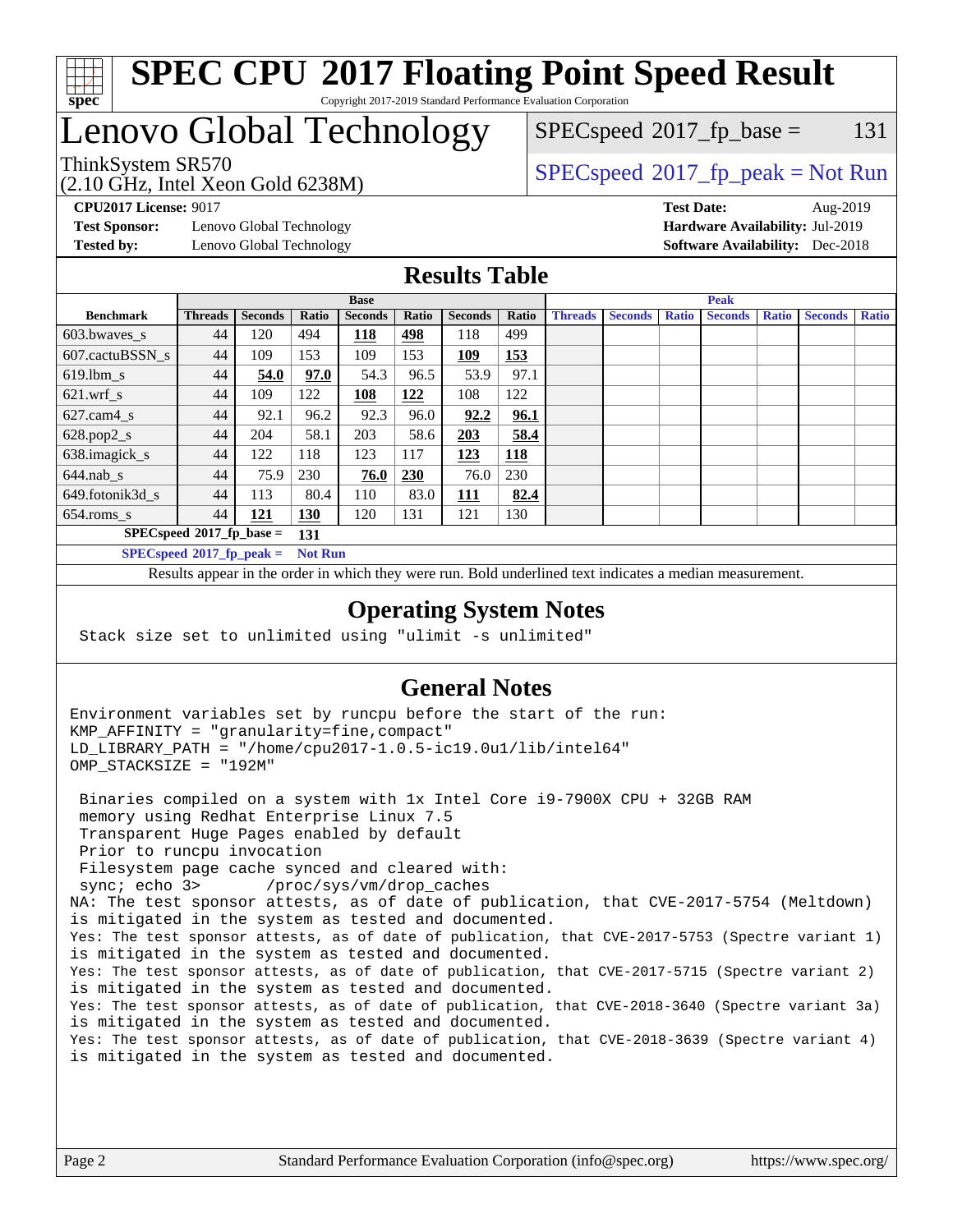| <b>SPEC CPU®2017 Floating Point Speed Result</b><br>Copyright 2017-2019 Standard Performance Evaluation Corporation<br>spec <sup>®</sup>                                                                                                                                                                                                                                                                                                                                                                                                                                                                                                                                                                                                                                                                                                                                                                                                                                                                                  |                                                                                                                                                                                                          |                                              |                                                                           |          |  |  |
|---------------------------------------------------------------------------------------------------------------------------------------------------------------------------------------------------------------------------------------------------------------------------------------------------------------------------------------------------------------------------------------------------------------------------------------------------------------------------------------------------------------------------------------------------------------------------------------------------------------------------------------------------------------------------------------------------------------------------------------------------------------------------------------------------------------------------------------------------------------------------------------------------------------------------------------------------------------------------------------------------------------------------|----------------------------------------------------------------------------------------------------------------------------------------------------------------------------------------------------------|----------------------------------------------|---------------------------------------------------------------------------|----------|--|--|
| Lenovo Global Technology                                                                                                                                                                                                                                                                                                                                                                                                                                                                                                                                                                                                                                                                                                                                                                                                                                                                                                                                                                                                  |                                                                                                                                                                                                          | $SPEC speed^{\circ}2017$ _fp_base =          |                                                                           | 131      |  |  |
| ThinkSystem SR570<br>$(2.10 \text{ GHz}, \text{Intel Xeon Gold } 6238\text{M})$                                                                                                                                                                                                                                                                                                                                                                                                                                                                                                                                                                                                                                                                                                                                                                                                                                                                                                                                           |                                                                                                                                                                                                          | $SPEC speed^{\circ}2017\_fp\_peak = Not Run$ |                                                                           |          |  |  |
| <b>CPU2017 License: 9017</b><br><b>Test Sponsor:</b><br>Lenovo Global Technology<br><b>Tested by:</b><br>Lenovo Global Technology                                                                                                                                                                                                                                                                                                                                                                                                                                                                                                                                                                                                                                                                                                                                                                                                                                                                                         |                                                                                                                                                                                                          | <b>Test Date:</b>                            | Hardware Availability: Jul-2019<br><b>Software Availability:</b> Dec-2018 | Aug-2019 |  |  |
| <b>Platform Notes</b>                                                                                                                                                                                                                                                                                                                                                                                                                                                                                                                                                                                                                                                                                                                                                                                                                                                                                                                                                                                                     |                                                                                                                                                                                                          |                                              |                                                                           |          |  |  |
| Choose Operating Mode set to Maximum Performance<br>Choose Operating Mode set to Custom Mode<br>CPU P-state Control set to Automatic<br>MONITOR/MWAIT set to Enable<br>Hyper-Threading set to Disable<br>Adjacent Cache Prefetch set to Disable<br>Sysinfo program /home/cpu2017-1.0.5-ic19.0ul/bin/sysinfo<br>Rev: r5974 of 2018-05-19 9bcde8f2999c33d61f64985e45859ea9<br>running on linux-et90 Wed Aug 14 14:32:03 2019<br>SUT (System Under Test) info as seen by some common utilities.<br>For more information on this section, see<br>https://www.spec.org/cpu2017/Docs/config.html#sysinfo<br>From /proc/cpuinfo<br>model name: $Intel(R)$ Xeon $(R)$ Gold 6238M CPU @ 2.10GHz<br>"physical id"s (chips)<br>2<br>44 "processors"<br>cores, siblings (Caution: counting these is hw and system dependent. The following<br>excerpts from /proc/cpuinfo might not be reliable. Use with caution.)<br>cpu cores : 22<br>siblings : 22<br>physical 0: cores 0 1 2 3 4 5 8 9 10 11 12 16 17 18 19 20 21 24 25 26 27 28 |                                                                                                                                                                                                          |                                              |                                                                           |          |  |  |
| From lscpu:<br>Architecture:<br>$CPU$ op-mode( $s$ ):<br>Byte Order:<br>CPU(s):<br>On-line CPU $(s)$ list:<br>Thread(s) per core:<br>Core(s) per socket:<br>Socket(s):<br>NUMA $node(s)$ :<br>Vendor ID:<br>CPU family:<br>Model:<br>Model name:<br>Stepping:<br>CPU MHz:<br>BogoMIPS:<br>Virtualization:<br>$L1d$ cache:<br>Lli cache:<br>L2 cache:                                                                                                                                                                                                                                                                                                                                                                                                                                                                                                                                                                                                                                                                      | x86_64<br>$32$ -bit, $64$ -bit<br>Little Endian<br>44<br>$0 - 43$<br>$\mathbf{1}$<br>22<br>2<br>$\overline{a}$<br>GenuineIntel<br>6<br>85<br>7<br>2100.000<br>4200.00<br>$VT - x$<br>32K<br>32K<br>1024K | $Intel(R) Xeon(R) Gold 6238M CPU @ 2.10GHz$  |                                                                           |          |  |  |
| (Continued on next page)                                                                                                                                                                                                                                                                                                                                                                                                                                                                                                                                                                                                                                                                                                                                                                                                                                                                                                                                                                                                  |                                                                                                                                                                                                          |                                              |                                                                           |          |  |  |
| Page 3                                                                                                                                                                                                                                                                                                                                                                                                                                                                                                                                                                                                                                                                                                                                                                                                                                                                                                                                                                                                                    | Standard Performance Evaluation Corporation (info@spec.org)                                                                                                                                              |                                              | https://www.spec.org/                                                     |          |  |  |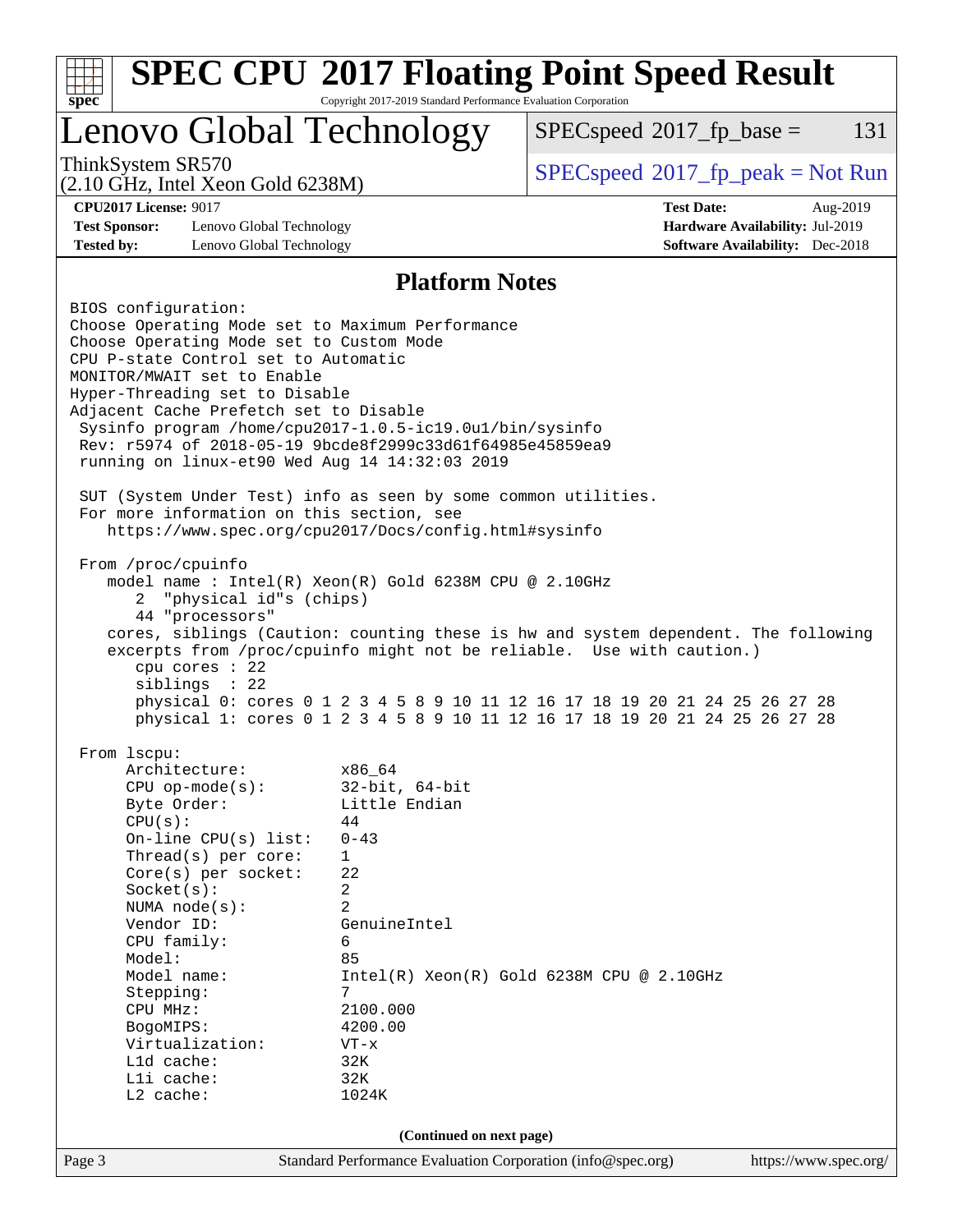| <b>SPEC CPU®2017 Floating Point Speed Result</b><br>Copyright 2017-2019 Standard Performance Evaluation Corporation<br>spec <sup>®</sup>                                                                                                                                                                                                                                                                                                                                                                                                                                                                                                                                                                                                                                                                                                                                                                                                                                                                                                                                                                                                                                                                                                                                                                                                                                                                                                                                                                                                                                                                                                                                                                                                                                                                                                                                                                                                                                                                                                                         |                                              |  |  |  |  |
|------------------------------------------------------------------------------------------------------------------------------------------------------------------------------------------------------------------------------------------------------------------------------------------------------------------------------------------------------------------------------------------------------------------------------------------------------------------------------------------------------------------------------------------------------------------------------------------------------------------------------------------------------------------------------------------------------------------------------------------------------------------------------------------------------------------------------------------------------------------------------------------------------------------------------------------------------------------------------------------------------------------------------------------------------------------------------------------------------------------------------------------------------------------------------------------------------------------------------------------------------------------------------------------------------------------------------------------------------------------------------------------------------------------------------------------------------------------------------------------------------------------------------------------------------------------------------------------------------------------------------------------------------------------------------------------------------------------------------------------------------------------------------------------------------------------------------------------------------------------------------------------------------------------------------------------------------------------------------------------------------------------------------------------------------------------|----------------------------------------------|--|--|--|--|
| Lenovo Global Technology                                                                                                                                                                                                                                                                                                                                                                                                                                                                                                                                                                                                                                                                                                                                                                                                                                                                                                                                                                                                                                                                                                                                                                                                                                                                                                                                                                                                                                                                                                                                                                                                                                                                                                                                                                                                                                                                                                                                                                                                                                         | 131<br>$SPEC speed^{\circ}2017$ fp base =    |  |  |  |  |
| ThinkSystem SR570<br>$(2.10 \text{ GHz}, \text{Intel Xeon Gold } 6238\text{M})$                                                                                                                                                                                                                                                                                                                                                                                                                                                                                                                                                                                                                                                                                                                                                                                                                                                                                                                                                                                                                                                                                                                                                                                                                                                                                                                                                                                                                                                                                                                                                                                                                                                                                                                                                                                                                                                                                                                                                                                  | $SPEC speed^{\circ}2017\_fp\_peak = Not Run$ |  |  |  |  |
| <b>CPU2017 License: 9017</b>                                                                                                                                                                                                                                                                                                                                                                                                                                                                                                                                                                                                                                                                                                                                                                                                                                                                                                                                                                                                                                                                                                                                                                                                                                                                                                                                                                                                                                                                                                                                                                                                                                                                                                                                                                                                                                                                                                                                                                                                                                     | <b>Test Date:</b><br>Aug-2019                |  |  |  |  |
| <b>Test Sponsor:</b><br>Lenovo Global Technology                                                                                                                                                                                                                                                                                                                                                                                                                                                                                                                                                                                                                                                                                                                                                                                                                                                                                                                                                                                                                                                                                                                                                                                                                                                                                                                                                                                                                                                                                                                                                                                                                                                                                                                                                                                                                                                                                                                                                                                                                 | Hardware Availability: Jul-2019              |  |  |  |  |
| <b>Tested by:</b><br>Lenovo Global Technology                                                                                                                                                                                                                                                                                                                                                                                                                                                                                                                                                                                                                                                                                                                                                                                                                                                                                                                                                                                                                                                                                                                                                                                                                                                                                                                                                                                                                                                                                                                                                                                                                                                                                                                                                                                                                                                                                                                                                                                                                    | <b>Software Availability:</b> Dec-2018       |  |  |  |  |
|                                                                                                                                                                                                                                                                                                                                                                                                                                                                                                                                                                                                                                                                                                                                                                                                                                                                                                                                                                                                                                                                                                                                                                                                                                                                                                                                                                                                                                                                                                                                                                                                                                                                                                                                                                                                                                                                                                                                                                                                                                                                  |                                              |  |  |  |  |
| <b>Platform Notes (Continued)</b><br>$L3$ cache:<br>30976K<br>NUMA node0 CPU(s):<br>$0 - 21$<br>NUMA nodel CPU(s):<br>$22 - 43$<br>Flaqs:<br>fpu vme de pse tsc msr pae mce cx8 apic sep mtrr pge mca cmov<br>pat pse36 clflush dts acpi mmx fxsr sse sse2 ss ht tm pbe syscall nx pdpe1gb rdtscp<br>lm constant_tsc art arch_perfmon pebs bts rep_good nopl xtopology nonstop_tsc cpuid<br>aperfmperf pni pclmulqdq dtes64 monitor ds_cpl vmx smx est tm2 ssse3 sdbg fma cx16<br>xtpr pdcm pcid dca sse4_1 sse4_2 x2apic movbe popcnt tsc_deadline_timer aes xsave<br>avx f16c rdrand lahf_lm abm 3dnowprefetch cpuid_fault epb cat_13 cdp_13<br>invpcid_single intel_ppin ssbd mba ibrs ibpb stibp tpr_shadow vnmi flexpriority ept<br>vpid fsgsbase tsc_adjust bmil hle avx2 smep bmi2 erms invpcid rtm cqm mpx rdt_a<br>avx512f avx512dq rdseed adx smap clflushopt clwb intel_pt avx512cd avx512bw avx512vl<br>xsaveopt xsavec xgetbvl xsaves cqm_llc cqm_occup_llc cqm_mbm_total cqm_mbm_local<br>dtherm ida arat pln pts hwp_epp pku ospke avx512_vnni flush_lld arch_capabilities<br>/proc/cpuinfo cache data<br>cache size : 30976 KB<br>From numactl --hardware WARNING: a numactl 'node' might or might not correspond to a<br>physical chip.<br>$available: 2 nodes (0-1)$<br>node 0 cpus: 0 1 2 3 4 5 6 7 8 9 10 11 12 13 14 15 16 17 18 19 20 21<br>node 0 size: 96058 MB<br>node 0 free: 95307 MB<br>node 1 cpus: 22 23 24 25 26 27 28 29 30 31 32 33 34 35 36 37 38 39 40 41 42 43<br>node 1 size: 96711 MB<br>node 1 free: 96415 MB<br>node distances:<br>node<br>$\mathbf{0}$<br>1<br>0:<br>10<br>21<br>21<br>1:<br>10<br>From /proc/meminfo<br>MemTotal:<br>197396428 kB<br>HugePages_Total:<br>0<br>Hugepagesize:<br>2048 kB<br>From /etc/*release* /etc/*version*<br>SuSE-release:<br>SUSE Linux Enterprise Server 12 (x86_64)<br>$VERSION = 12$<br>PATCHLEVEL = $4$<br># This file is deprecated and will be removed in a future service pack or release.<br># Please check /etc/os-release for details about this release.<br>os-release: |                                              |  |  |  |  |
|                                                                                                                                                                                                                                                                                                                                                                                                                                                                                                                                                                                                                                                                                                                                                                                                                                                                                                                                                                                                                                                                                                                                                                                                                                                                                                                                                                                                                                                                                                                                                                                                                                                                                                                                                                                                                                                                                                                                                                                                                                                                  |                                              |  |  |  |  |
| (Continued on next page)<br>$\alpha$<br>$\mathbf{D}_{\alpha\alpha\alpha}$ $\Lambda$                                                                                                                                                                                                                                                                                                                                                                                                                                                                                                                                                                                                                                                                                                                                                                                                                                                                                                                                                                                                                                                                                                                                                                                                                                                                                                                                                                                                                                                                                                                                                                                                                                                                                                                                                                                                                                                                                                                                                                              | http://www.600.050                           |  |  |  |  |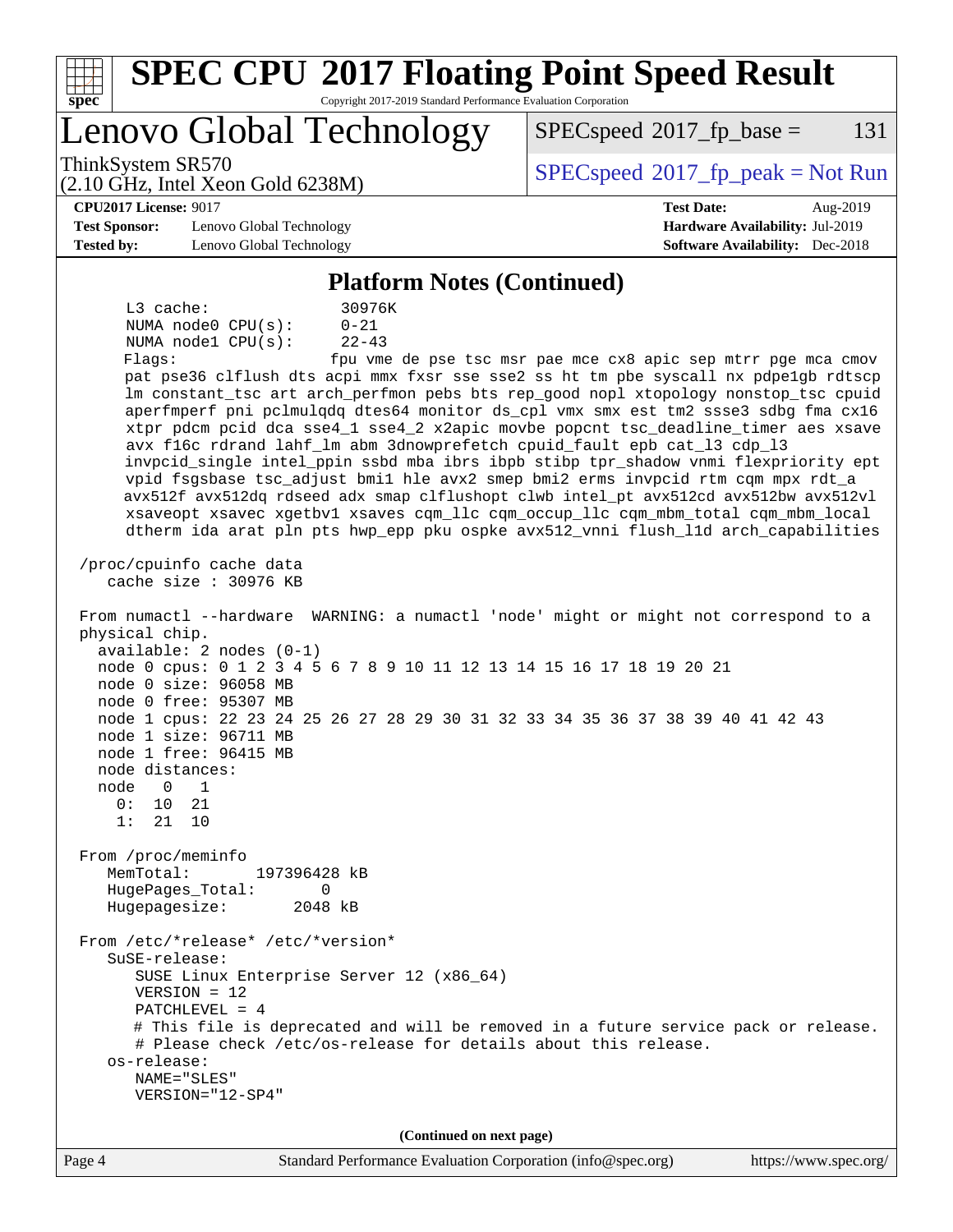| c<br>Æ<br>u<br>÷ |  |  |  |  |  |
|------------------|--|--|--|--|--|

#### **[SPEC CPU](http://www.spec.org/auto/cpu2017/Docs/result-fields.html#SPECCPU2017FloatingPointSpeedResult)[2017 Floating Point Speed Result](http://www.spec.org/auto/cpu2017/Docs/result-fields.html#SPECCPU2017FloatingPointSpeedResult)** Copyright 2017-2019 Standard Performance Evaluation Corporation

# Lenovo Global Technology

 $SPECspeed^{\circ}2017\_fp\_base = 131$  $SPECspeed^{\circ}2017\_fp\_base = 131$ 

(2.10 GHz, Intel Xeon Gold 6238M)

ThinkSystem SR570<br>  $SPECspeed*2017_fp\_peak = Not Run$  $SPECspeed*2017_fp\_peak = Not Run$ 

**[Test Sponsor:](http://www.spec.org/auto/cpu2017/Docs/result-fields.html#TestSponsor)** Lenovo Global Technology **[Hardware Availability:](http://www.spec.org/auto/cpu2017/Docs/result-fields.html#HardwareAvailability)** Jul-2019 **[Tested by:](http://www.spec.org/auto/cpu2017/Docs/result-fields.html#Testedby)** Lenovo Global Technology **[Software Availability:](http://www.spec.org/auto/cpu2017/Docs/result-fields.html#SoftwareAvailability)** Dec-2018

**[CPU2017 License:](http://www.spec.org/auto/cpu2017/Docs/result-fields.html#CPU2017License)** 9017 **[Test Date:](http://www.spec.org/auto/cpu2017/Docs/result-fields.html#TestDate)** Aug-2019

#### **[Platform Notes \(Continued\)](http://www.spec.org/auto/cpu2017/Docs/result-fields.html#PlatformNotes)**

 VERSION\_ID="12.4" PRETTY\_NAME="SUSE Linux Enterprise Server 12 SP4" ID="sles" ANSI\_COLOR="0;32" CPE\_NAME="cpe:/o:suse:sles:12:sp4"

uname -a:

 Linux linux-et90 4.12.14-94.41-default #1 SMP Wed Oct 31 12:25:04 UTC 2018 (3090901) x86\_64 x86\_64 x86\_64 GNU/Linux

Kernel self-reported vulnerability status:

 CVE-2017-5754 (Meltdown): Not affected CVE-2017-5753 (Spectre variant 1): Mitigation: \_\_user pointer sanitization CVE-2017-5715 (Spectre variant 2): Mitigation: Indirect Branch Restricted Speculation, IBPB, IBRS\_FW

run-level 3 Aug 14 14:21

 SPEC is set to: /home/cpu2017-1.0.5-ic19.0u1 Filesystem Type Size Used Avail Use% Mounted on /dev/sda3 xfs 892G 35G 857G 4% /

 Additional information from dmidecode follows. WARNING: Use caution when you interpret this section. The 'dmidecode' program reads system data which is "intended to allow hardware to be accurately determined", but the intent may not be met, as there are frequent changes to hardware, firmware, and the "DMTF SMBIOS" standard. BIOS Lenovo -[TEE141E-2.30]- 07/02/2019 Memory: 4x NO DIMM NO DIMM

12x SK Hynix HMA82GR7CJR8N-WM 16 GB 2 rank 2933

(End of data from sysinfo program)

#### **[Compiler Version Notes](http://www.spec.org/auto/cpu2017/Docs/result-fields.html#CompilerVersionNotes)**

============================================================================== C | 619.lbm\_s(base) 638.imagick\_s(base) 644.nab\_s(base) ------------------------------------------------------------------------------ Intel(R) C Intel(R) 64 Compiler for applications running on Intel(R)  $64$ , Version 19.0.1.144 Build 20181018 Copyright (C) 1985-2018 Intel Corporation. All rights reserved. ------------------------------------------------------------------------------ ==============================================================================  $C_{++}$ , C, Fortran | 607.cactuBSSN s(base) **(Continued on next page)**

Page 5 Standard Performance Evaluation Corporation [\(info@spec.org\)](mailto:info@spec.org) <https://www.spec.org/>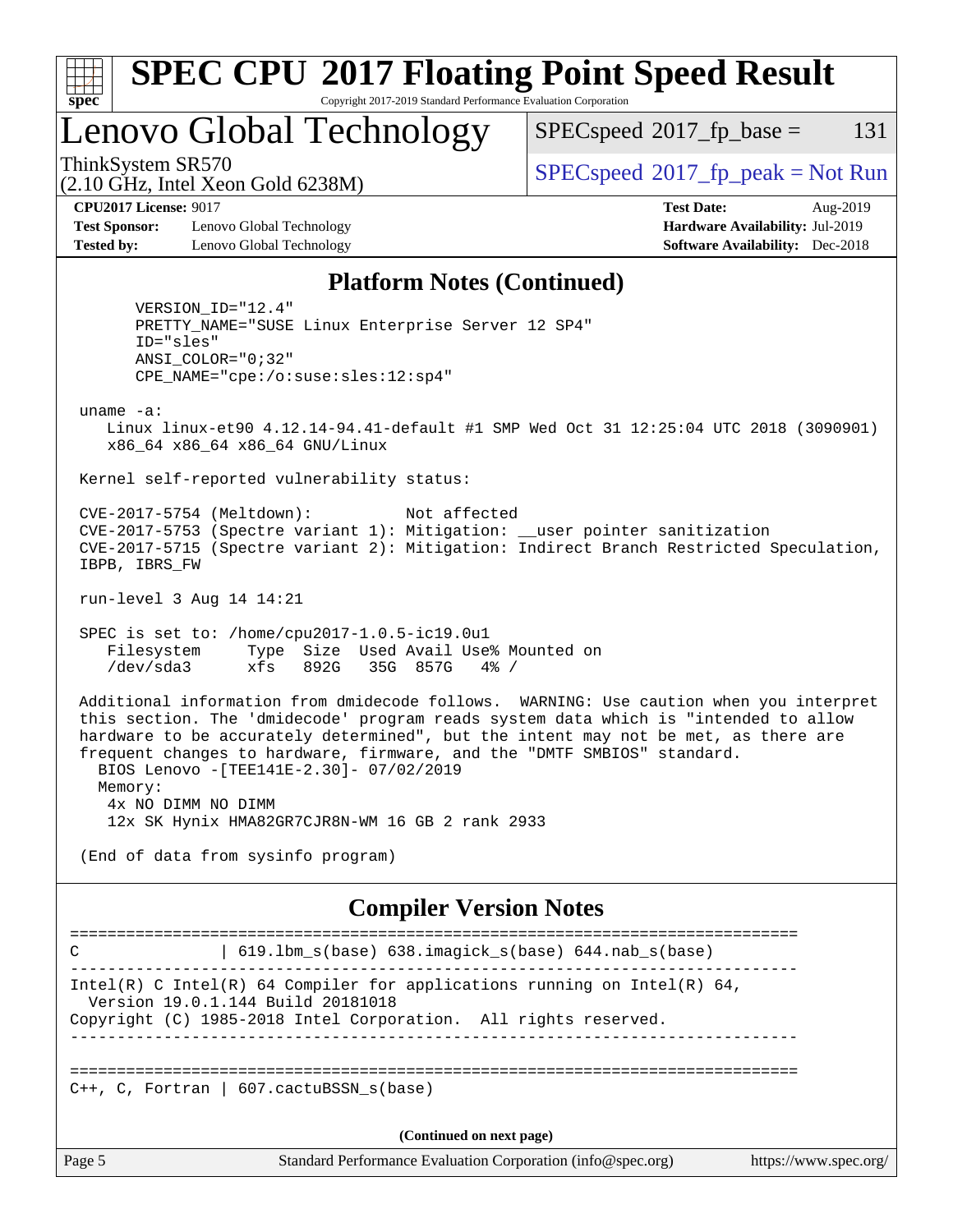

# **[SPEC CPU](http://www.spec.org/auto/cpu2017/Docs/result-fields.html#SPECCPU2017FloatingPointSpeedResult)[2017 Floating Point Speed Result](http://www.spec.org/auto/cpu2017/Docs/result-fields.html#SPECCPU2017FloatingPointSpeedResult)**

Copyright 2017-2019 Standard Performance Evaluation Corporation

# Lenovo Global Technology

 $SPECspeed^{\circledcirc}2017_fp\_base = 131$  $SPECspeed^{\circledcirc}2017_fp\_base = 131$ 

(2.10 GHz, Intel Xeon Gold 6238M)

ThinkSystem SR570<br>  $\begin{array}{c}\n\text{SPEC speed} \text{?}2017\_fp\_peak = Not Run \\
\text{C10 GHz\_Intel-Yoon Gold }6238M\n\end{array}$ 

**[Test Sponsor:](http://www.spec.org/auto/cpu2017/Docs/result-fields.html#TestSponsor)** Lenovo Global Technology **[Hardware Availability:](http://www.spec.org/auto/cpu2017/Docs/result-fields.html#HardwareAvailability)** Jul-2019 **[Tested by:](http://www.spec.org/auto/cpu2017/Docs/result-fields.html#Testedby)** Lenovo Global Technology **[Software Availability:](http://www.spec.org/auto/cpu2017/Docs/result-fields.html#SoftwareAvailability)** Dec-2018

**[CPU2017 License:](http://www.spec.org/auto/cpu2017/Docs/result-fields.html#CPU2017License)** 9017 **[Test Date:](http://www.spec.org/auto/cpu2017/Docs/result-fields.html#TestDate)** Aug-2019

### **[Compiler Version Notes \(Continued\)](http://www.spec.org/auto/cpu2017/Docs/result-fields.html#CompilerVersionNotes)**

| Intel(R) $C++$ Intel(R) 64 Compiler for applications running on Intel(R) 64,<br>Version 19.0.1.144 Build 20181018<br>Copyright (C) 1985-2018 Intel Corporation. All rights reserved.<br>Intel(R) C Intel(R) 64 Compiler for applications running on Intel(R) 64,<br>Version 19.0.1.144 Build 20181018<br>Copyright (C) 1985-2018 Intel Corporation. All rights reserved.<br>$Intel(R)$ Fortran Intel(R) 64 Compiler for applications running on Intel(R) |  |  |  |  |
|----------------------------------------------------------------------------------------------------------------------------------------------------------------------------------------------------------------------------------------------------------------------------------------------------------------------------------------------------------------------------------------------------------------------------------------------------------|--|--|--|--|
| 64, Version 19.0.1.144 Build 20181018<br>Copyright (C) 1985-2018 Intel Corporation. All rights reserved.                                                                                                                                                                                                                                                                                                                                                 |  |  |  |  |
|                                                                                                                                                                                                                                                                                                                                                                                                                                                          |  |  |  |  |
| $\vert$ 603.bwaves_s(base) 649.fotonik3d_s(base) 654.roms_s(base)<br>Fortran                                                                                                                                                                                                                                                                                                                                                                             |  |  |  |  |
| Intel(R) Fortran Intel(R) 64 Compiler for applications running on Intel(R)<br>64, Version 19.0.1.144 Build 20181018<br>Copyright (C) 1985-2018 Intel Corporation. All rights reserved.                                                                                                                                                                                                                                                                   |  |  |  |  |
| Fortran, $C = \{621. \text{wrf s}(\text{base}) \}$ 627. cam4 s(base) 628. pop2 s(base)                                                                                                                                                                                                                                                                                                                                                                   |  |  |  |  |
| Intel(R) Fortran Intel(R) 64 Compiler for applications running on Intel(R)<br>64, Version 19.0.1.144 Build 20181018<br>Copyright (C) 1985-2018 Intel Corporation. All rights reserved.<br>Intel(R) C Intel(R) 64 Compiler for applications running on Intel(R) 64,<br>Version 19.0.1.144 Build 20181018<br>Copyright (C) 1985-2018 Intel Corporation. All rights reserved.                                                                               |  |  |  |  |

# **[Base Compiler Invocation](http://www.spec.org/auto/cpu2017/Docs/result-fields.html#BaseCompilerInvocation)**

[C benchmarks](http://www.spec.org/auto/cpu2017/Docs/result-fields.html#Cbenchmarks): [icc -m64 -std=c11](http://www.spec.org/cpu2017/results/res2019q3/cpu2017-20190819-17177.flags.html#user_CCbase_intel_icc_64bit_c11_33ee0cdaae7deeeab2a9725423ba97205ce30f63b9926c2519791662299b76a0318f32ddfffdc46587804de3178b4f9328c46fa7c2b0cd779d7a61945c91cd35)

[Fortran benchmarks](http://www.spec.org/auto/cpu2017/Docs/result-fields.html#Fortranbenchmarks): [ifort -m64](http://www.spec.org/cpu2017/results/res2019q3/cpu2017-20190819-17177.flags.html#user_FCbase_intel_ifort_64bit_24f2bb282fbaeffd6157abe4f878425411749daecae9a33200eee2bee2fe76f3b89351d69a8130dd5949958ce389cf37ff59a95e7a40d588e8d3a57e0c3fd751)

[Benchmarks using both Fortran and C](http://www.spec.org/auto/cpu2017/Docs/result-fields.html#BenchmarksusingbothFortranandC): [ifort -m64](http://www.spec.org/cpu2017/results/res2019q3/cpu2017-20190819-17177.flags.html#user_CC_FCbase_intel_ifort_64bit_24f2bb282fbaeffd6157abe4f878425411749daecae9a33200eee2bee2fe76f3b89351d69a8130dd5949958ce389cf37ff59a95e7a40d588e8d3a57e0c3fd751) [icc -m64 -std=c11](http://www.spec.org/cpu2017/results/res2019q3/cpu2017-20190819-17177.flags.html#user_CC_FCbase_intel_icc_64bit_c11_33ee0cdaae7deeeab2a9725423ba97205ce30f63b9926c2519791662299b76a0318f32ddfffdc46587804de3178b4f9328c46fa7c2b0cd779d7a61945c91cd35)

[Benchmarks using Fortran, C, and C++:](http://www.spec.org/auto/cpu2017/Docs/result-fields.html#BenchmarksusingFortranCandCXX) [icpc -m64](http://www.spec.org/cpu2017/results/res2019q3/cpu2017-20190819-17177.flags.html#user_CC_CXX_FCbase_intel_icpc_64bit_4ecb2543ae3f1412ef961e0650ca070fec7b7afdcd6ed48761b84423119d1bf6bdf5cad15b44d48e7256388bc77273b966e5eb805aefd121eb22e9299b2ec9d9) [icc -m64 -std=c11](http://www.spec.org/cpu2017/results/res2019q3/cpu2017-20190819-17177.flags.html#user_CC_CXX_FCbase_intel_icc_64bit_c11_33ee0cdaae7deeeab2a9725423ba97205ce30f63b9926c2519791662299b76a0318f32ddfffdc46587804de3178b4f9328c46fa7c2b0cd779d7a61945c91cd35) [ifort -m64](http://www.spec.org/cpu2017/results/res2019q3/cpu2017-20190819-17177.flags.html#user_CC_CXX_FCbase_intel_ifort_64bit_24f2bb282fbaeffd6157abe4f878425411749daecae9a33200eee2bee2fe76f3b89351d69a8130dd5949958ce389cf37ff59a95e7a40d588e8d3a57e0c3fd751)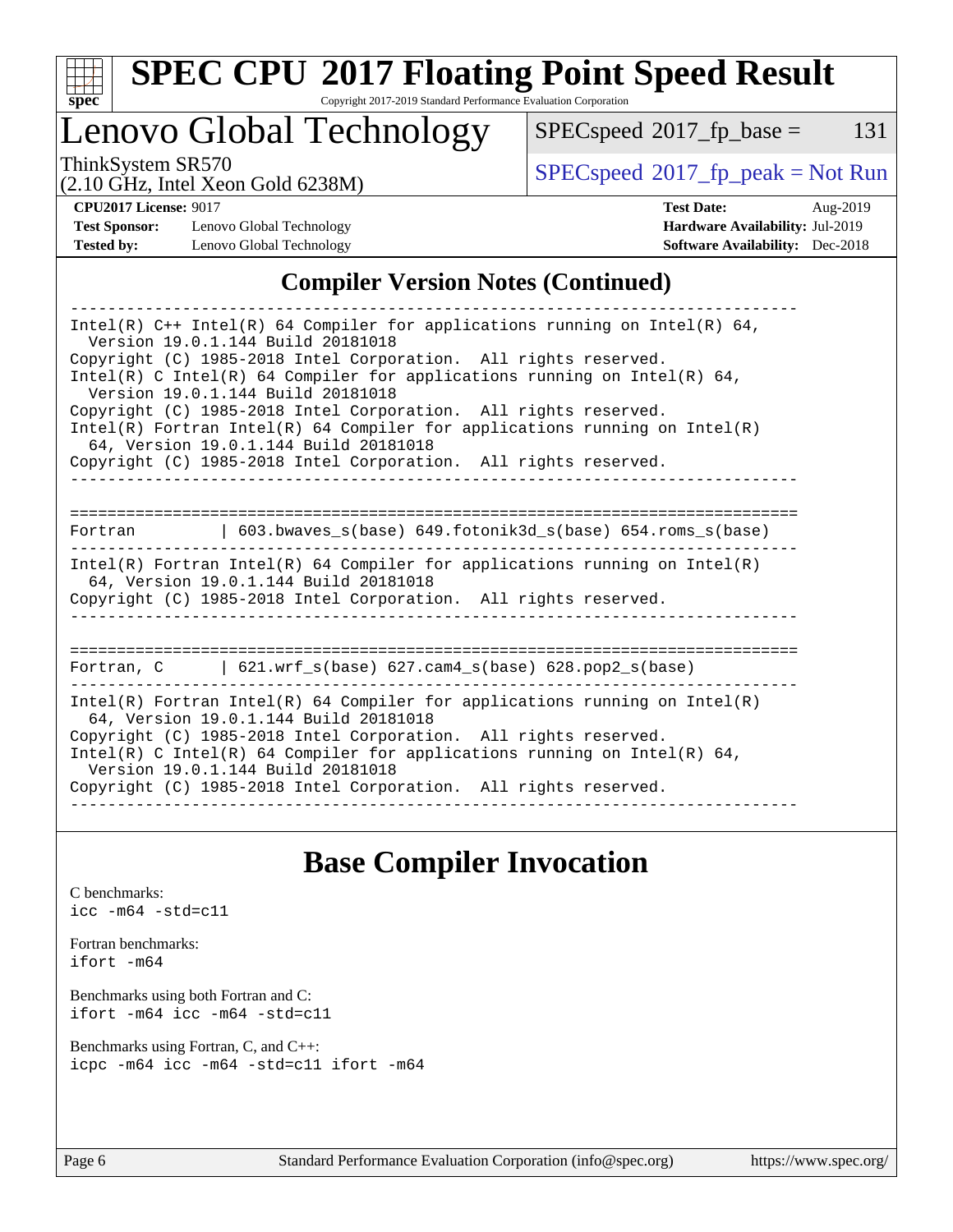

#### **[SPEC CPU](http://www.spec.org/auto/cpu2017/Docs/result-fields.html#SPECCPU2017FloatingPointSpeedResult)[2017 Floating Point Speed Result](http://www.spec.org/auto/cpu2017/Docs/result-fields.html#SPECCPU2017FloatingPointSpeedResult)** Copyright 2017-2019 Standard Performance Evaluation Corporation

# Lenovo Global Technology

 $SPEC speed^{\circ}2017\_fp\_base = 131$ 

(2.10 GHz, Intel Xeon Gold 6238M)

ThinkSystem SR570<br>  $SPEC speed^{\circ}2017$  [p\_peak = Not Run

**[Test Sponsor:](http://www.spec.org/auto/cpu2017/Docs/result-fields.html#TestSponsor)** Lenovo Global Technology **[Hardware Availability:](http://www.spec.org/auto/cpu2017/Docs/result-fields.html#HardwareAvailability)** Jul-2019 **[Tested by:](http://www.spec.org/auto/cpu2017/Docs/result-fields.html#Testedby)** Lenovo Global Technology **[Software Availability:](http://www.spec.org/auto/cpu2017/Docs/result-fields.html#SoftwareAvailability)** Dec-2018

**[CPU2017 License:](http://www.spec.org/auto/cpu2017/Docs/result-fields.html#CPU2017License)** 9017 **[Test Date:](http://www.spec.org/auto/cpu2017/Docs/result-fields.html#TestDate)** Aug-2019

# **[Base Portability Flags](http://www.spec.org/auto/cpu2017/Docs/result-fields.html#BasePortabilityFlags)**

 603.bwaves\_s: [-DSPEC\\_LP64](http://www.spec.org/cpu2017/results/res2019q3/cpu2017-20190819-17177.flags.html#suite_basePORTABILITY603_bwaves_s_DSPEC_LP64) 607.cactuBSSN\_s: [-DSPEC\\_LP64](http://www.spec.org/cpu2017/results/res2019q3/cpu2017-20190819-17177.flags.html#suite_basePORTABILITY607_cactuBSSN_s_DSPEC_LP64) 619.lbm\_s: [-DSPEC\\_LP64](http://www.spec.org/cpu2017/results/res2019q3/cpu2017-20190819-17177.flags.html#suite_basePORTABILITY619_lbm_s_DSPEC_LP64) 621.wrf\_s: [-DSPEC\\_LP64](http://www.spec.org/cpu2017/results/res2019q3/cpu2017-20190819-17177.flags.html#suite_basePORTABILITY621_wrf_s_DSPEC_LP64) [-DSPEC\\_CASE\\_FLAG](http://www.spec.org/cpu2017/results/res2019q3/cpu2017-20190819-17177.flags.html#b621.wrf_s_baseCPORTABILITY_DSPEC_CASE_FLAG) [-convert big\\_endian](http://www.spec.org/cpu2017/results/res2019q3/cpu2017-20190819-17177.flags.html#user_baseFPORTABILITY621_wrf_s_convert_big_endian_c3194028bc08c63ac5d04de18c48ce6d347e4e562e8892b8bdbdc0214820426deb8554edfa529a3fb25a586e65a3d812c835984020483e7e73212c4d31a38223) 627.cam4\_s: [-DSPEC\\_LP64](http://www.spec.org/cpu2017/results/res2019q3/cpu2017-20190819-17177.flags.html#suite_basePORTABILITY627_cam4_s_DSPEC_LP64) [-DSPEC\\_CASE\\_FLAG](http://www.spec.org/cpu2017/results/res2019q3/cpu2017-20190819-17177.flags.html#b627.cam4_s_baseCPORTABILITY_DSPEC_CASE_FLAG) 628.pop2\_s: [-DSPEC\\_LP64](http://www.spec.org/cpu2017/results/res2019q3/cpu2017-20190819-17177.flags.html#suite_basePORTABILITY628_pop2_s_DSPEC_LP64) [-DSPEC\\_CASE\\_FLAG](http://www.spec.org/cpu2017/results/res2019q3/cpu2017-20190819-17177.flags.html#b628.pop2_s_baseCPORTABILITY_DSPEC_CASE_FLAG) [-convert big\\_endian](http://www.spec.org/cpu2017/results/res2019q3/cpu2017-20190819-17177.flags.html#user_baseFPORTABILITY628_pop2_s_convert_big_endian_c3194028bc08c63ac5d04de18c48ce6d347e4e562e8892b8bdbdc0214820426deb8554edfa529a3fb25a586e65a3d812c835984020483e7e73212c4d31a38223) [-assume byterecl](http://www.spec.org/cpu2017/results/res2019q3/cpu2017-20190819-17177.flags.html#user_baseFPORTABILITY628_pop2_s_assume_byterecl_7e47d18b9513cf18525430bbf0f2177aa9bf368bc7a059c09b2c06a34b53bd3447c950d3f8d6c70e3faf3a05c8557d66a5798b567902e8849adc142926523472) 638.imagick\_s: [-DSPEC\\_LP64](http://www.spec.org/cpu2017/results/res2019q3/cpu2017-20190819-17177.flags.html#suite_basePORTABILITY638_imagick_s_DSPEC_LP64) 644.nab\_s: [-DSPEC\\_LP64](http://www.spec.org/cpu2017/results/res2019q3/cpu2017-20190819-17177.flags.html#suite_basePORTABILITY644_nab_s_DSPEC_LP64) 649.fotonik3d\_s: [-DSPEC\\_LP64](http://www.spec.org/cpu2017/results/res2019q3/cpu2017-20190819-17177.flags.html#suite_basePORTABILITY649_fotonik3d_s_DSPEC_LP64) 654.roms\_s: [-DSPEC\\_LP64](http://www.spec.org/cpu2017/results/res2019q3/cpu2017-20190819-17177.flags.html#suite_basePORTABILITY654_roms_s_DSPEC_LP64)

# **[Base Optimization Flags](http://www.spec.org/auto/cpu2017/Docs/result-fields.html#BaseOptimizationFlags)**

[C benchmarks](http://www.spec.org/auto/cpu2017/Docs/result-fields.html#Cbenchmarks):

[-xCORE-AVX512](http://www.spec.org/cpu2017/results/res2019q3/cpu2017-20190819-17177.flags.html#user_CCbase_f-xCORE-AVX512) [-ipo](http://www.spec.org/cpu2017/results/res2019q3/cpu2017-20190819-17177.flags.html#user_CCbase_f-ipo) [-O3](http://www.spec.org/cpu2017/results/res2019q3/cpu2017-20190819-17177.flags.html#user_CCbase_f-O3) [-no-prec-div](http://www.spec.org/cpu2017/results/res2019q3/cpu2017-20190819-17177.flags.html#user_CCbase_f-no-prec-div) [-qopt-prefetch](http://www.spec.org/cpu2017/results/res2019q3/cpu2017-20190819-17177.flags.html#user_CCbase_f-qopt-prefetch) [-ffinite-math-only](http://www.spec.org/cpu2017/results/res2019q3/cpu2017-20190819-17177.flags.html#user_CCbase_f_finite_math_only_cb91587bd2077682c4b38af759c288ed7c732db004271a9512da14a4f8007909a5f1427ecbf1a0fb78ff2a814402c6114ac565ca162485bbcae155b5e4258871) [-qopt-mem-layout-trans=4](http://www.spec.org/cpu2017/results/res2019q3/cpu2017-20190819-17177.flags.html#user_CCbase_f-qopt-mem-layout-trans_fa39e755916c150a61361b7846f310bcdf6f04e385ef281cadf3647acec3f0ae266d1a1d22d972a7087a248fd4e6ca390a3634700869573d231a252c784941a8) [-qopenmp](http://www.spec.org/cpu2017/results/res2019q3/cpu2017-20190819-17177.flags.html#user_CCbase_qopenmp_16be0c44f24f464004c6784a7acb94aca937f053568ce72f94b139a11c7c168634a55f6653758ddd83bcf7b8463e8028bb0b48b77bcddc6b78d5d95bb1df2967) [-DSPEC\\_OPENMP](http://www.spec.org/cpu2017/results/res2019q3/cpu2017-20190819-17177.flags.html#suite_CCbase_DSPEC_OPENMP)

[Fortran benchmarks](http://www.spec.org/auto/cpu2017/Docs/result-fields.html#Fortranbenchmarks):

[-DSPEC\\_OPENMP](http://www.spec.org/cpu2017/results/res2019q3/cpu2017-20190819-17177.flags.html#suite_FCbase_DSPEC_OPENMP) [-xCORE-AVX512](http://www.spec.org/cpu2017/results/res2019q3/cpu2017-20190819-17177.flags.html#user_FCbase_f-xCORE-AVX512) [-ipo](http://www.spec.org/cpu2017/results/res2019q3/cpu2017-20190819-17177.flags.html#user_FCbase_f-ipo) [-O3](http://www.spec.org/cpu2017/results/res2019q3/cpu2017-20190819-17177.flags.html#user_FCbase_f-O3) [-no-prec-div](http://www.spec.org/cpu2017/results/res2019q3/cpu2017-20190819-17177.flags.html#user_FCbase_f-no-prec-div) [-qopt-prefetch](http://www.spec.org/cpu2017/results/res2019q3/cpu2017-20190819-17177.flags.html#user_FCbase_f-qopt-prefetch) [-ffinite-math-only](http://www.spec.org/cpu2017/results/res2019q3/cpu2017-20190819-17177.flags.html#user_FCbase_f_finite_math_only_cb91587bd2077682c4b38af759c288ed7c732db004271a9512da14a4f8007909a5f1427ecbf1a0fb78ff2a814402c6114ac565ca162485bbcae155b5e4258871) [-qopt-mem-layout-trans=4](http://www.spec.org/cpu2017/results/res2019q3/cpu2017-20190819-17177.flags.html#user_FCbase_f-qopt-mem-layout-trans_fa39e755916c150a61361b7846f310bcdf6f04e385ef281cadf3647acec3f0ae266d1a1d22d972a7087a248fd4e6ca390a3634700869573d231a252c784941a8) [-qopenmp](http://www.spec.org/cpu2017/results/res2019q3/cpu2017-20190819-17177.flags.html#user_FCbase_qopenmp_16be0c44f24f464004c6784a7acb94aca937f053568ce72f94b139a11c7c168634a55f6653758ddd83bcf7b8463e8028bb0b48b77bcddc6b78d5d95bb1df2967) [-nostandard-realloc-lhs](http://www.spec.org/cpu2017/results/res2019q3/cpu2017-20190819-17177.flags.html#user_FCbase_f_2003_std_realloc_82b4557e90729c0f113870c07e44d33d6f5a304b4f63d4c15d2d0f1fab99f5daaed73bdb9275d9ae411527f28b936061aa8b9c8f2d63842963b95c9dd6426b8a)

[Benchmarks using both Fortran and C](http://www.spec.org/auto/cpu2017/Docs/result-fields.html#BenchmarksusingbothFortranandC):

[-xCORE-AVX512](http://www.spec.org/cpu2017/results/res2019q3/cpu2017-20190819-17177.flags.html#user_CC_FCbase_f-xCORE-AVX512) [-ipo](http://www.spec.org/cpu2017/results/res2019q3/cpu2017-20190819-17177.flags.html#user_CC_FCbase_f-ipo) [-O3](http://www.spec.org/cpu2017/results/res2019q3/cpu2017-20190819-17177.flags.html#user_CC_FCbase_f-O3) [-no-prec-div](http://www.spec.org/cpu2017/results/res2019q3/cpu2017-20190819-17177.flags.html#user_CC_FCbase_f-no-prec-div) [-qopt-prefetch](http://www.spec.org/cpu2017/results/res2019q3/cpu2017-20190819-17177.flags.html#user_CC_FCbase_f-qopt-prefetch) [-ffinite-math-only](http://www.spec.org/cpu2017/results/res2019q3/cpu2017-20190819-17177.flags.html#user_CC_FCbase_f_finite_math_only_cb91587bd2077682c4b38af759c288ed7c732db004271a9512da14a4f8007909a5f1427ecbf1a0fb78ff2a814402c6114ac565ca162485bbcae155b5e4258871) [-qopt-mem-layout-trans=4](http://www.spec.org/cpu2017/results/res2019q3/cpu2017-20190819-17177.flags.html#user_CC_FCbase_f-qopt-mem-layout-trans_fa39e755916c150a61361b7846f310bcdf6f04e385ef281cadf3647acec3f0ae266d1a1d22d972a7087a248fd4e6ca390a3634700869573d231a252c784941a8) [-qopenmp](http://www.spec.org/cpu2017/results/res2019q3/cpu2017-20190819-17177.flags.html#user_CC_FCbase_qopenmp_16be0c44f24f464004c6784a7acb94aca937f053568ce72f94b139a11c7c168634a55f6653758ddd83bcf7b8463e8028bb0b48b77bcddc6b78d5d95bb1df2967) [-DSPEC\\_OPENMP](http://www.spec.org/cpu2017/results/res2019q3/cpu2017-20190819-17177.flags.html#suite_CC_FCbase_DSPEC_OPENMP) [-nostandard-realloc-lhs](http://www.spec.org/cpu2017/results/res2019q3/cpu2017-20190819-17177.flags.html#user_CC_FCbase_f_2003_std_realloc_82b4557e90729c0f113870c07e44d33d6f5a304b4f63d4c15d2d0f1fab99f5daaed73bdb9275d9ae411527f28b936061aa8b9c8f2d63842963b95c9dd6426b8a)

[Benchmarks using Fortran, C, and C++:](http://www.spec.org/auto/cpu2017/Docs/result-fields.html#BenchmarksusingFortranCandCXX)

[-xCORE-AVX512](http://www.spec.org/cpu2017/results/res2019q3/cpu2017-20190819-17177.flags.html#user_CC_CXX_FCbase_f-xCORE-AVX512) [-ipo](http://www.spec.org/cpu2017/results/res2019q3/cpu2017-20190819-17177.flags.html#user_CC_CXX_FCbase_f-ipo) [-O3](http://www.spec.org/cpu2017/results/res2019q3/cpu2017-20190819-17177.flags.html#user_CC_CXX_FCbase_f-O3) [-no-prec-div](http://www.spec.org/cpu2017/results/res2019q3/cpu2017-20190819-17177.flags.html#user_CC_CXX_FCbase_f-no-prec-div) [-qopt-prefetch](http://www.spec.org/cpu2017/results/res2019q3/cpu2017-20190819-17177.flags.html#user_CC_CXX_FCbase_f-qopt-prefetch) [-ffinite-math-only](http://www.spec.org/cpu2017/results/res2019q3/cpu2017-20190819-17177.flags.html#user_CC_CXX_FCbase_f_finite_math_only_cb91587bd2077682c4b38af759c288ed7c732db004271a9512da14a4f8007909a5f1427ecbf1a0fb78ff2a814402c6114ac565ca162485bbcae155b5e4258871) [-qopt-mem-layout-trans=4](http://www.spec.org/cpu2017/results/res2019q3/cpu2017-20190819-17177.flags.html#user_CC_CXX_FCbase_f-qopt-mem-layout-trans_fa39e755916c150a61361b7846f310bcdf6f04e385ef281cadf3647acec3f0ae266d1a1d22d972a7087a248fd4e6ca390a3634700869573d231a252c784941a8) [-qopenmp](http://www.spec.org/cpu2017/results/res2019q3/cpu2017-20190819-17177.flags.html#user_CC_CXX_FCbase_qopenmp_16be0c44f24f464004c6784a7acb94aca937f053568ce72f94b139a11c7c168634a55f6653758ddd83bcf7b8463e8028bb0b48b77bcddc6b78d5d95bb1df2967) [-DSPEC\\_OPENMP](http://www.spec.org/cpu2017/results/res2019q3/cpu2017-20190819-17177.flags.html#suite_CC_CXX_FCbase_DSPEC_OPENMP) [-nostandard-realloc-lhs](http://www.spec.org/cpu2017/results/res2019q3/cpu2017-20190819-17177.flags.html#user_CC_CXX_FCbase_f_2003_std_realloc_82b4557e90729c0f113870c07e44d33d6f5a304b4f63d4c15d2d0f1fab99f5daaed73bdb9275d9ae411527f28b936061aa8b9c8f2d63842963b95c9dd6426b8a)

[The flags files that were used to format this result can be browsed at](tmsearch)

<http://www.spec.org/cpu2017/flags/Intel-ic18.0-official-linux64.2019-04-02.html> <http://www.spec.org/cpu2017/flags/Lenovo-Platform-SPECcpu2017-Flags-V1.2-CLX-D.html>

[You can also download the XML flags sources by saving the following links:](tmsearch) <http://www.spec.org/cpu2017/flags/Intel-ic18.0-official-linux64.2019-04-02.xml> <http://www.spec.org/cpu2017/flags/Lenovo-Platform-SPECcpu2017-Flags-V1.2-CLX-D.xml>